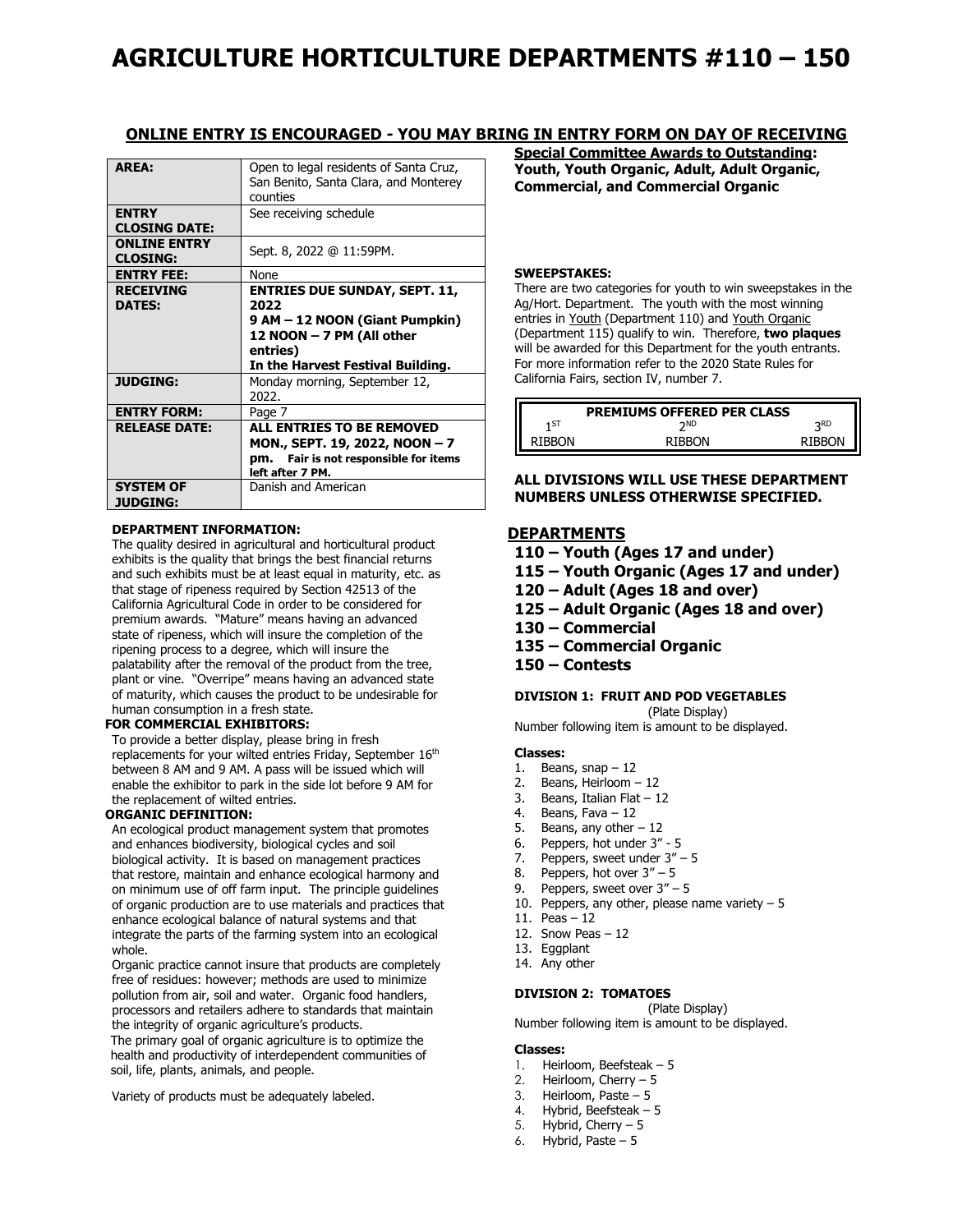# **AGRICULTURE HORTICULTURE DEPARTMENTS #110 - 150**

- 7. Tomatillo 5
- 8. Yellow Cherry 5
- 9. Green Tomatoes, please name variety  $-5$
- 10. Pink Tomatoes, please name variety 5
- 11. Roma Tomatoes, please name variety 5
- 12. Romano Tomatoes, please name variety 5
- 13. Any other, please name variety  $-5$

#### **DIVISION 3: LEAFY AND STEM VEGETABLES**

(Plate Display)

Number following item is amount to be displayed

#### **Classes:**

- 1. Broccoli 2
- 2. Cabbage, green  $-2$
- 3. Cabbage,  $red 2$
- 4. Cauliflower, naked  $-1$
- 5. Cauliflower, wrapped 1
- 6. Celery heads 2
- 6. Celery heads  $-2$ <br>7. Chard, red  $-3$  bunches, 3 stalks per bunch
- 8. Chard, Swiss 3 bunches, 3 stalks per bunch
- 9. Chard, Rainbow 3 bunches, 3 stalks per bunch
- 10. Corn, sweet, without husk 3 ears
- 11. Corn, Heirloom, without husk 3 ears
- 12. Leeks 5
- 13. Nopales 3
- 14. Endive 2 heads
- 15. Lettuce, Butter 2 heads
- 16. Lettuce, Escarole 2 heads
- 17. Lettuce, Green Leaf 2 heads
- 18. Lettuce, Iceberg 2 heads
- 19. Lettuce, red 2 heads
- 20. Lettuce, Romaine 2 heads
- 21. Lettuce, any other, please name variety 2 heads
- 22. Salad Mix  $-8$  oz.
- 23. Radicchio 2
- 24. Rhubarb 5 stalks
- 25. Spinach  $-1$  bunch, 20 stems
- 26. Any other leafy vegetable, please name variety
- 27. Any other stem vegetables, please name variety

#### **DIVISION 4: HERBS**

(Bunches, in 4 inch high jar or vase) 12 stems to a bunch

#### **Classes:**

- 1. Basil
- 2. Basil, any other, please name variety
- 3. Basil cinnamon
- 4. Basil Thai
- 5. Basil broadleaf
- 6. Dill
- 7. Mint spearmint
- 8. Mint any other, please specify variety
- 9. Chives
- 10. Rosemary
- 11. Cilantro
- 12. Parsley Italian Flat
- 13. (Fennel) Anise
- 14. Parsley please name variety
- 15. Curled parsley
- 16. Lemon Verbena
- 17. Pelargonium (Scented Geranium)
- 18. Sage please name the variety

19. Any other

#### **DIVISION 5: EDIBLE FLOWERS**

(Bouquets of 12 stems or more in 4 inch high jar or vase) **Classes:**

- 
- 1. Pansy 2. Viola
- 3. Nasturtium
- 4. Squash
- 5. Roses
- 6. Stocks
- 7. Oregano
- 8. Thyme
- 9. Calendula
- 10. Lavender
- 11. Rosemary
- 12. Geranium, scented
- 13. Chrysanthemum
- 14. Borage
- 15. Mixed Bunch, please name variety
- 16. Yarrow
- 17. Allium
- 18. Fuchsia
- 19. Any other, name variety

### **DIVISION 6: ROOT, BULB & TUBER VEGETABLES**

(Plate Display) Number following item is amount to be displayed.

### **Classes:**

- 1. Beets, garden  $-1$  bunch of 4 or more
- 2. Carrots, please name variety  $-1$  bunch of 4 or more

14. Radishes, any other, please name variety – 2 bunches of

(Plate Display)

7. Gourds, ornamental, large, please name variety  $-1$ 8. Gourds, ornamental, small, please name variety  $-6$ 

- 3. Garlic, Elephant 6
- 4. Garlic, any other, please name variety 6
- 5. Mushrooms, standard 6
- 6. Mushrooms, any other, please name variety  $-6$
- 7. Onions, please name variety 5
- 8. Parsnips 5
- 
- 9. Potatoes, please name variety 5
- 10. Green Onions bunches of 8
- 11. Horseradish 5

8 15. Shallots – 5 16. Turnips, topped – 5 17. Jicama – 5

**Classes:**

1. Cantaloupe – 2 2. Chayote – 5

12. Radishes, Daikon – 2 bunches of 8

18. Any other root, please name variety  $-5$ 19. Any other tuber, please name variety  $-5$ 20. Any other bulb, please name variety

Number following item is amount to be displayed.

13. Radishes, Red  $-2$  bunches of 8

**DIVISION 7: VINE CROPS**

3. Cucumbers, lemon – 5 4. Cucumbers, green – 5 5. Cucumbers, gherkins – 10 small 6. Gourds, ornamental, mixed  $-6$ 

10. Pumpkins, field  $-1$ 11. Pumpkins, mini – 3 12. Pumpkins, sugar  $-1$ 

9. Melon, please name variety – 1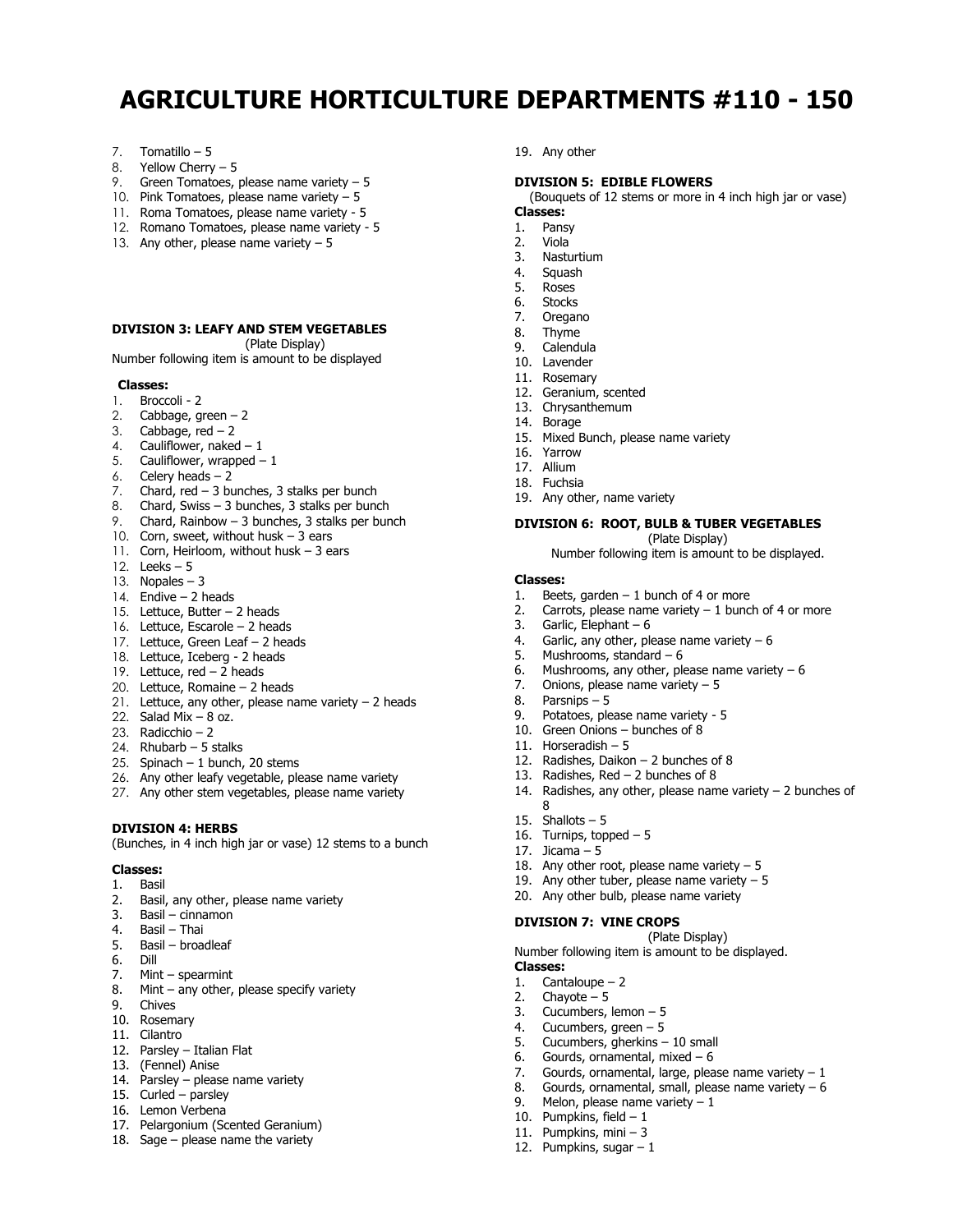# **AGRICULTURE HORTICULTURE DEPARTMENTS #110 - 150**

- 13. Pumpkins, any other variety, please name  $-1$
- 14. Pumpkins, white  $-1$
- 15. Pumpkins, Rouge d'Etampe 1
- 16. Squash, Butternut 3
- 17. Squash, Acorn 3
- 18. Squash, Crookneck 5
- 19. Squash, Zucchini 5
- 20. Squash, Zucchini Heirloom 5
- Squash, Zucchini, any other variety, please name variety – 5
- 22. Any other large baking Squash 3
- 23. Any other small baking Squash  $-3$
- 24. Any other vine crop, large  $-1$
- 25. Any other vine crop, small 2

#### **DIVISION 8: HORTICULTURE**

PLEASE NAME THE VARIETY, example Pippin, Alberta, Flame, etc. ON THE ENTRY FORM.

#### **Classes:**

- 1. Apples, name variety 5
- 2. Apples, Heirloom, name variety 5
- 3. Figs, name variety  $-5$ <br>4. Grapes, Black table, na
- Grapes, Black table, name variety  $-2$  bunches
- 5. Grapes, Black wine, name variety 2 bunches
- 6. Grapes, White table, name variety  $-2$  bunches
- 7. Grapes, White wine, name variety  $-2$  bunches
- 8. Grapes, Heirloom, name variety 2 bunches
- 9. Peaches, cling, name variety  $-5$
- 10. Peaches, freestone, name variety 5
- 11. Pears, name variety 5
- 12. Persimmons, Fuyu 5
- 13. Persimmons, Hachiya 5
- 14. Plums, name variety 5
- 15. Pluots, name variety  $-5$
- 16. Pomegranate 5
- 17. Prunes 5
- 18. Quince 5
- 19. Any other, name variety  $-5$

#### **DIVISION 9: SUB–TROPICAL FRUIT (Plate Display)** PLEASE NAME THE VARIETY ON THE ENTRY FORM

#### **Classes:**

- 1. Avocados, Hass 5
- 2. Avocados, Bacon 5
- 3. Avocados, name variety 5
- 4. Lemons, name variety 5
- 5. Limes, name variety 5
- 6. Oranges, name variety  $-5$
- 7. Citrus, any other  $-5$
- 8. Kiwis 5
- 9. Cactus Fruit 5
- 10. Sub-Tropical Fruit, any other, name variety  $-5$

#### **DIVISION 10: MISCELLANEOUS**

PLEASE NAME THE VARIETY ON THE ENTRY FORM

#### **Classes:**

- 1. Dry beans, any variety, name variety  $\frac{1}{2}$  pint in open container
- 2. Field and Garden seeds, any variety, name variety  $1/2$ pint in open container
- 3. Honey  $1/2$  pint or 1 pint
- 4. Comb Honey  $1/2$  pint or 1 quart
- 5. Beeswax  $\frac{1}{4}$  pound
- 6. Dried peppers 5 minimum or  $1/2$  1 pint
- 7. Dried vegetables  $\frac{1}{2}$  pint or 1 pint
- 8. Chestnuts, any variety, name variety  $-5$  on a plate or if dried and shelled, ½ pint or 1 pint
- 9. Walnuts, shelled, any variety, name variety  $\frac{1}{2}$  pint or 1 pint
- 10. Dried Fruit, any variety, name variety  $\frac{1}{2}$  pint or 1 pint
- 11. Cider, filtered 1 quart
- 12. Cider, unfiltered 1 quart
- 13. Any other

### **DIVISION 11: SUNFLOWERS**

- **Classes:**
- 1. Sunflowers, head under 10"
- 2. Sunflowers, head 10" and over
- 3. Sunflowers, black seed

#### **DIVISION 12: AG. ART DEPARTMENTS: 110 - Youth 120 - Adult**

### **Classes:**

- 1. Vegetable Collection artistic arrangements of
	- vegetables in a container: a basket, bucket, box, etc. Vegetables may be an assortment or varieties of one species. May be purchased. Judging will be based on overall attractiveness.
- 2. Portable Garden An edible garden that can be moved. For example, wheelbarrow, wagon, and wheeled toy.
- 3. Chile Pepper String
- 4. Chile Pepper Wreath
- 5. Garlic Braid
- 
- 6. Herb wreath<br>7. Sunflower arm 7. Sunflower arrangement, minimum – 6 flowers
- Agriculture Photography
- 9. Any other, please name on entry form and be creative!

#### **DIVISIONS 13 & 14 FOR COMMERCIAL EXHIBITS DEPARTMENTS: 140 – Commercial 145—Commercial Organic**

#### **DIVISION 13: LUG PACK OR CRATE DISPLAY VEGETABLES**

(Standard package, Accepted, Commercial Standard Display Container, False Bottoms Permitted)

#### **Classes:**

- 10. Artichokes
- 11. Beans, snap green<br>12. Broccoli
- **Broccoli**
- 13. Brussels sprouts
- 14. Cabbage, any variety, please name variety
- 15. Celery
- 16. Celery, cello
- 17. Cauliflower
- 
- 18. Cauliflower, wrapped<br>19. Cucumber, any variet 19. Cucumber, any variety, please name variety 20. Endive
- 
- 20. Endive<br>21. Lettuce 21. Lettuce, any variety, please name variety<br>22. Mushrooms. any type

25. Tomatoes, green, please name variety

- 22. Mushrooms, any type<br>23. Parsley
- Parsley
- 24. Spinach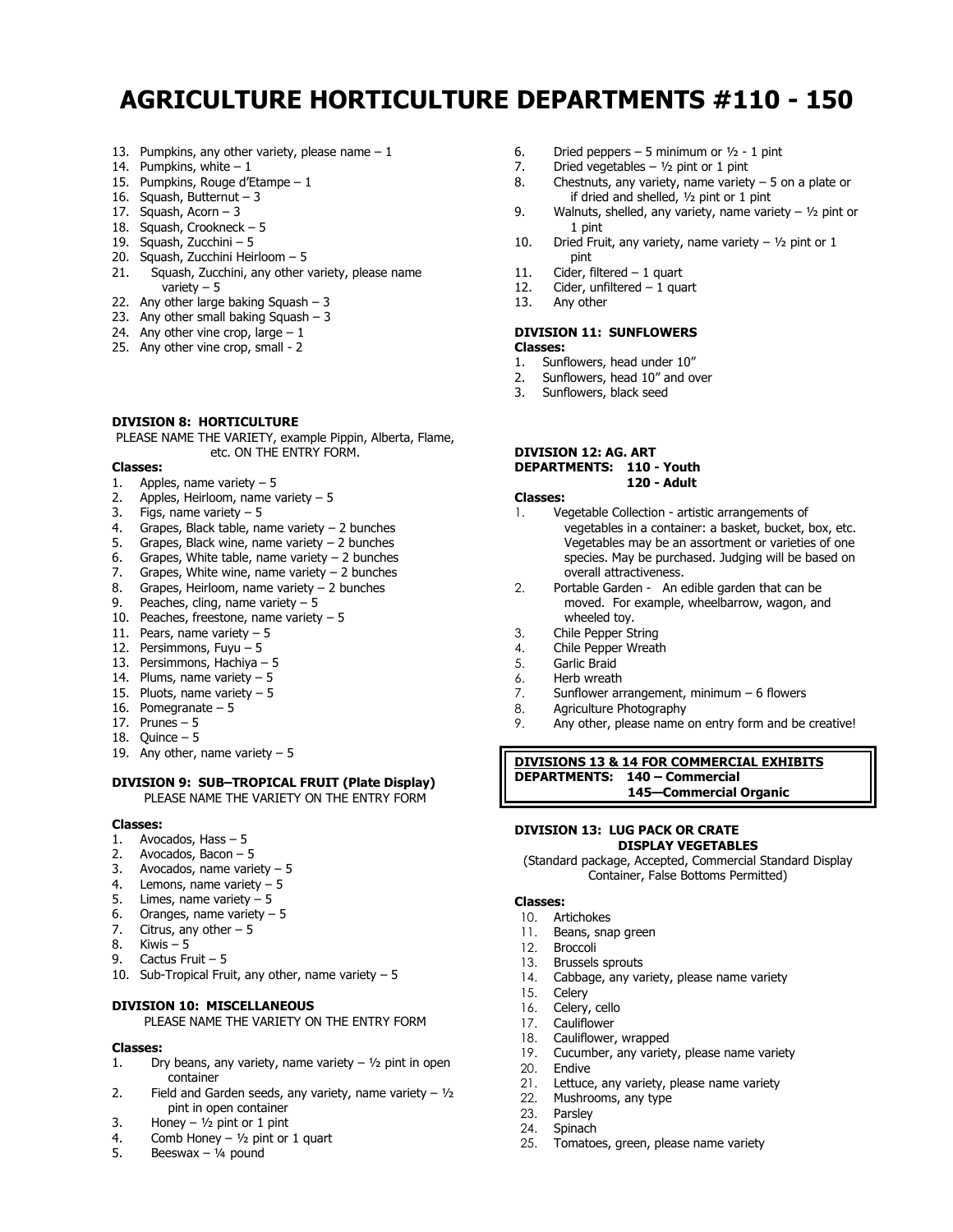# **AGRICULTURE HORTICULTURE DEPARTMENTS #110 - 150**

- 26. Tomatoes, red, please name variety
- 27. Zucchini
- 28. Any other variety, please name variety

**DIVISION 14: BOX DISPLAY** - (Commercial) PLEASE NAME THE VARIETY ON THE ENTRY FORM

#### **Classes:**

- 1. Avocados, any variety, name variety
- 2. Kiwis
- 3. Raspberry, any variety, name variety tray display, standard 12 – basket tray
- 4. Strawberry, any variety, name variety tray display, standard 12 – basket tray
- 5. Blackberry, any variety, name variety
- 6. Passion Fruit
- 7. Box display, any other, name variety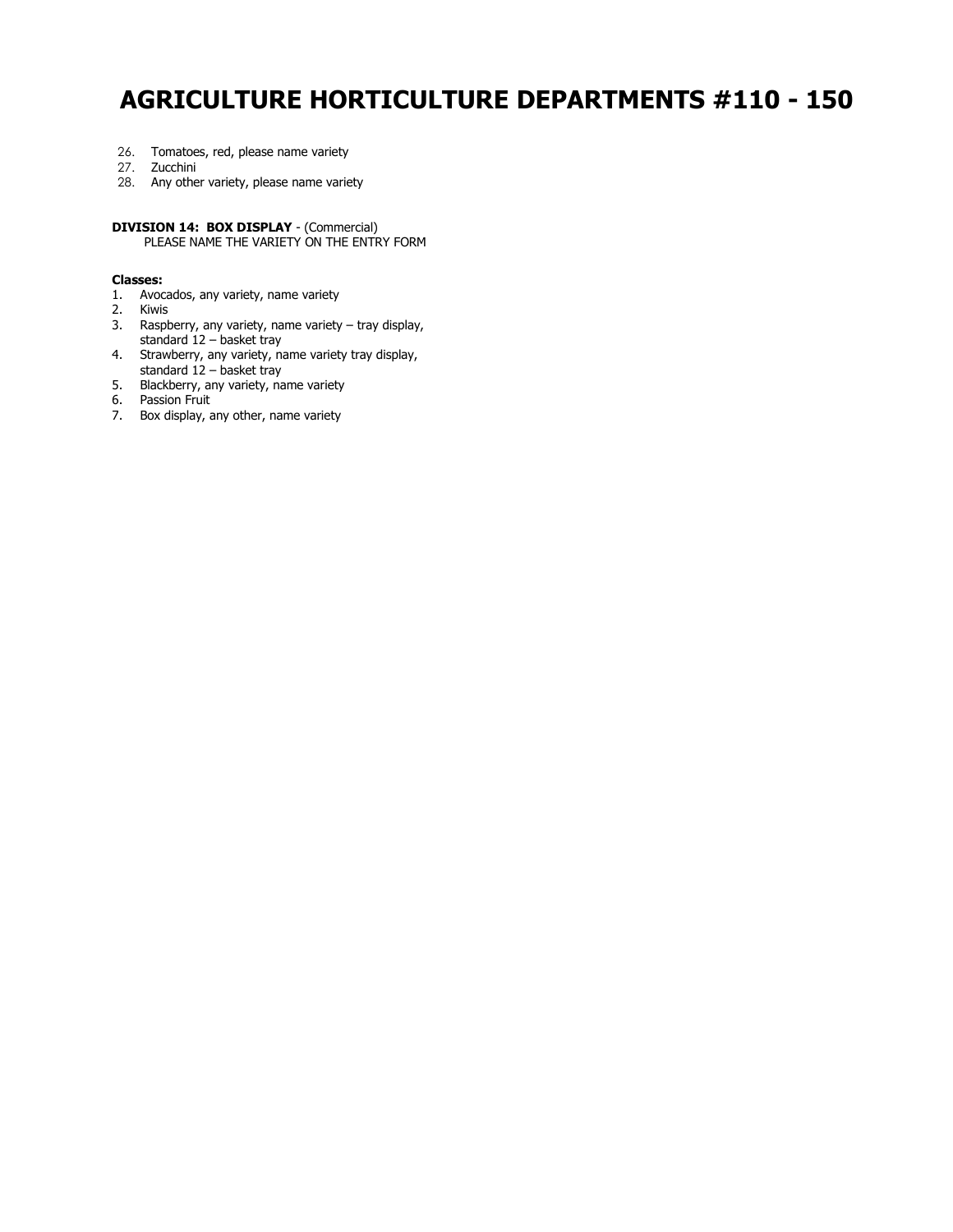# **AGRICULTURE HORTICULTURE DEPARTMENT #150**

### **AGRICULTURE HORTICULTURE CONTESTS #150**

#### **DIVISION 1: SCARECROW** → **Youth (AGES 17 & Under) DIVISION 2: SCARECROW** → **Adult (AGES 18 & OVER)**

**TYPE A FUNCTIONAL:** Able to be used in field to scare birds away from crops.

**TYPE B FAIR THEME:** Not necessarily usable in fields. Made like a scarecrow but also carries out the Fair Theme – "ROUND UP THE RED WHITE & BLUE"

#### **RULES:**

- No taller than 8 feet.
- Must have non-tipping base to stand on.
- Clothing and straw must be secured.
- Flame retardant applied.

| <b>PREMIUMS OFFERED PER CLASS</b> |    |            |
|-----------------------------------|----|------------|
| 1 ST                              | ND | <b>DRD</b> |
|                                   |    |            |

#### **Classes:**

- 1. Youth Type A
- 2. Youth Type B
- 3. Adult Type A
- Adult Type B

#### **DIVISION 3: ZUCCHINI** → **YOUTH**

| <b>ENTRY FEE:</b>         |  |
|---------------------------|--|
| <b>SYSTEM OF JUDGING:</b> |  |

**None American** 

| <b>PREMIUMS OFFERED PER CLASS</b> |                |              |
|-----------------------------------|----------------|--------------|
| 1 ST                              | ንND            | つRD          |
| ROSETTE.                          | <b>ROSETTE</b> | <b>ROSET</b> |

**Class:**

- 1. Heaviest Zucchini
- 2. Ugliest Zucchini
- 3. Best Dressed Zucchini
- 4. Fair Theme Zucchini

#### **DIVISION 4: BIG APPLE** → **YOUTH DIVISION 5: BIG APPLE** → **ADULT**

| <b>PREMIUMS OFFERED PER CLASS</b> |                |            |
|-----------------------------------|----------------|------------|
| 1 ST                              | <b>DND</b>     | <b>DRD</b> |
| ROSFTTF                           | <b>ROSETTE</b> | ROSETTE    |

**Class:**

1. Any apple, please name variety on entry form

#### **DIVISION 6: VEGETABLE CREATURE** → **YOUTH DIVISION 7: VEGETABLE CREATURE** → **ADULT**

Create your own creature using a variety of fruits and vegetables. Seeds and nuts are OK, also vegetables and edible flowers. Please indicate the title.

| <b>PREMIUMS OFFERED PER CLASS</b> |                |           |
|-----------------------------------|----------------|-----------|
| 1 ST                              | ንND            | っRD       |
| <b>ROSETTE</b>                    | <b>ROSETTE</b> | ROSETTE I |

#### **Classes:**

- 1. Ages  $1 5$
- 2. Ages  $6 12$
- 3. Ages 13 17
- 4. Ages 18 and over

## **DIVISION 8: VEGETABLE LOOK-A-LIKE** → **YOUTH**

**DIVISION 9: VEGETABLE LOOK-A-LIKE** → **ADULT** Must be a naturally produced vegetable or fruit, labeled with who or what it looks like!

#### **Class:**

1. Veggie Look - Alike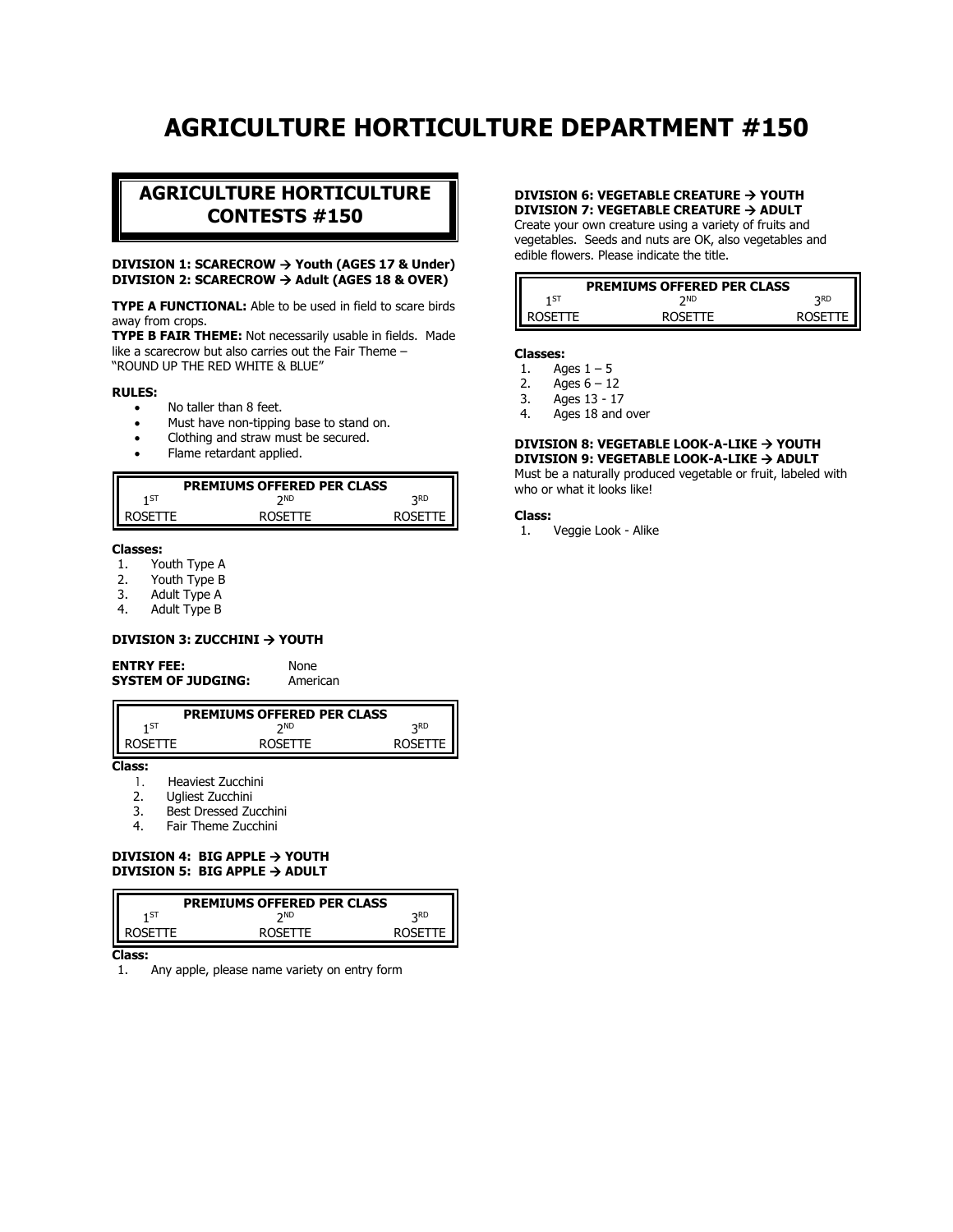# **AGRICULTURE HORTICULTURE DEPARTMENT #150**

#### **DIVISION 10: GIANT PUMPKIN** → **YOUTH**

(Two Sections – Youth and Adult) Judged by weight: Sunday, September 11, 2022 9 AM – 12 NOON (NO EXCEPTIONS)

| <b>ENTRY FEE:</b>         | None     |
|---------------------------|----------|
| <b>SYSTEM OF JUDGING:</b> | American |

| <b>PREMIUMS OFFERED PER CLASS</b> |                |            |
|-----------------------------------|----------------|------------|
| 1 ST                              | ንND            | <b>3KD</b> |
| \$200.00                          | \$150.00       | \$100.00   |
| ROSFTTF                           | <b>ROSETTE</b> |            |

**Class:**

1. Giant Pumpkin

#### **DIVISION 11: GIANT PUMPKIN** → **ADULT**

**ENTRY FEE:** None **SYSTEM OF JUDGING:** American

| <b>PREMIUMS OFFERED PER CLASS</b> |          |  |
|-----------------------------------|----------|--|
| ንND                               | つRD      |  |
| \$300.00                          | \$200.00 |  |
| <b>ROSETTE</b>                    |          |  |
|                                   |          |  |

#### **Class:**

1. Giant Pumpkin

**~~ All "Giant" Pumpkins must be picked up by Monday, September 19, 2022, 12 NOON - 7 PM~~**

#### **DIVISION 12: DECORATED PUMPKINS** → **YOUTH**

Information: Pumpkins are **not** to be carved but can be embellished in any way. Plastic pumpkins may be used as sometimes pumpkins are difficult to grow or purchase by Fair time.

| <b>ENTRY FEE:</b>         | None |        |
|---------------------------|------|--------|
| <b>SYSTEM OF JUDGING:</b> |      | Danish |

| <b>PREMIUMS OFFERED PER CLASS</b> |                |            |
|-----------------------------------|----------------|------------|
| 1 ST                              | ንND            | <b>2RD</b> |
| <b>ROSETTE</b>                    | <b>ROSETTE</b> | ROSETTE I  |

#### **Classes:**

- 1. Craziest Pumpkin
- 2. Ugliest Pumpkin<br>3. Prettiest Pumpkin
- 3. Prettiest Pumpkin
- 4. Funniest Pumpkin

#### **DIVISION 13: BIG VEGETABLE CONTEST** → **YOUTH DIVISION 14: BIG VEGETABLE CONTEST** → **ADULT**

| <b>ENTRY FEE:</b>  | None |        |
|--------------------|------|--------|
| SYSTEM OF JUDGING: |      | Danish |

|                | <b>PREMIUMS OFFERED PER CLASS</b> |                |
|----------------|-----------------------------------|----------------|
| 1 ST           | ንND                               | <b>2RD</b>     |
| <b>ROSETTE</b> | <b>ROSETTE</b>                    | <b>ROSETTE</b> |

#### **Classes:**

- 1. Any vegetable, specify on entry form
- 2. Tallest Corn Stalk

#### **DIVISION 15: YOUTH GARDEN ODDITIES DIVISION 16: ADULT GARDEN ODDITIES**

**Class:**

1. Bring in any crazy or strange item that grew in your garden and write down what it is supposed to be.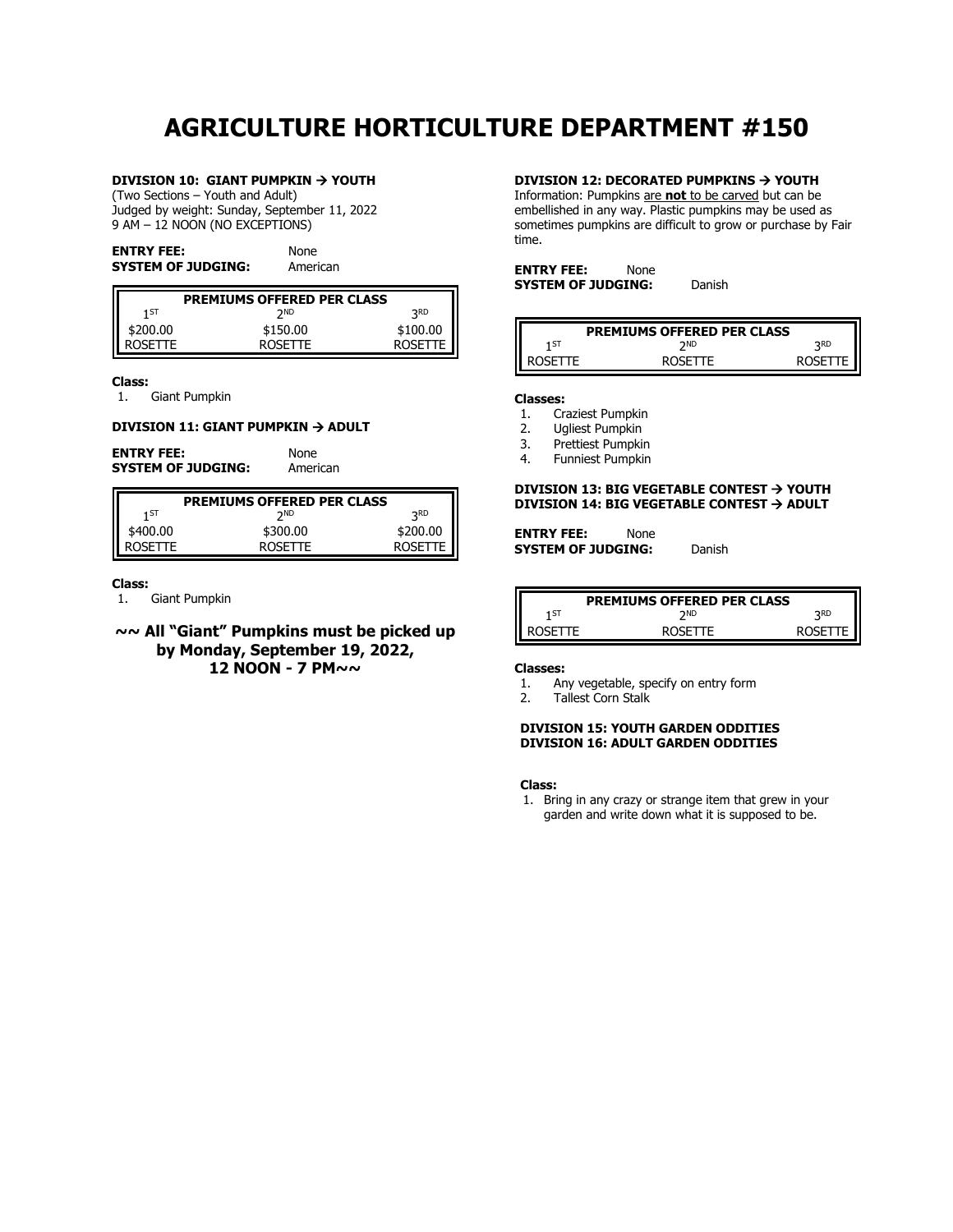### **Santa Cruz County Fair Agriculture / Horticulture Entry Form – Departments #110-150 Entry Forms due by Sunday, September 11, 2022 Online entries due by Thursday, September 8, 2022 @ 11:59PM**

 **Mail to:** Santa Cruz County Fair

<span id="page-6-0"></span>2601 East Lake Avenue, Watsonville, CA 95076

| <b>Printed Name of Exhibitor First:</b>  |                                      | Last: |             |  |
|------------------------------------------|--------------------------------------|-------|-------------|--|
| Street or Box #                          |                                      |       |             |  |
| City, State, Zip                         |                                      |       | County      |  |
| <b>Phones: Daytime</b>                   | <b>Evening</b>                       |       | <b>Cell</b> |  |
| <b>Email</b>                             |                                      |       |             |  |
| (Youth Only)<br>Age as of Sept. 11, 2021 | (Youth Only)<br><b>Date of Birth</b> |       |             |  |

| <b>Dept</b> | <b>Division</b>              | <b>Class</b> | Description of Entry |  |
|-------------|------------------------------|--------------|----------------------|--|
|             |                              |              |                      |  |
|             |                              |              |                      |  |
|             |                              |              |                      |  |
|             |                              |              |                      |  |
|             |                              |              |                      |  |
|             |                              |              |                      |  |
|             |                              |              |                      |  |
|             | This form may be photocopied |              |                      |  |
|             |                              |              |                      |  |
|             |                              |              |                      |  |

#### **Hold Harmless/Read and Sign**

Upon signature and submittal of Entry Form, exhibitors and their agents, parents and leaders acknowledge that: a. they understand the State Rules for California Fairs and the local rules as printed in the Fair Entry Guide; b. They agree to abide by them; c. They certify that all information on the form is true and correct; d. They agree to comply with the fair's decision regarding any violation of the rules.

The fair management shall not be responsible for accidents or losses that occur to any of the exhibitors or exhibits at the fair. The exhibitor (or parent or guardian of a minor) is responsible for any injury or damage resulting from the exhibitor's participation in the program or event. This includes any injury to others or to the exhibitor or to the exhibitor's property.

I certify that this entry is the project of the exhibitor and these entries comply with the rules and regulations published in the official premium list.

| <b>Exhibitor's Signature</b>     | <b>Date</b> |  |
|----------------------------------|-------------|--|
| Parent's Signature (if under 18) | <b>Date</b> |  |
| <b>Leader's Signature</b>        | <b>Date</b> |  |